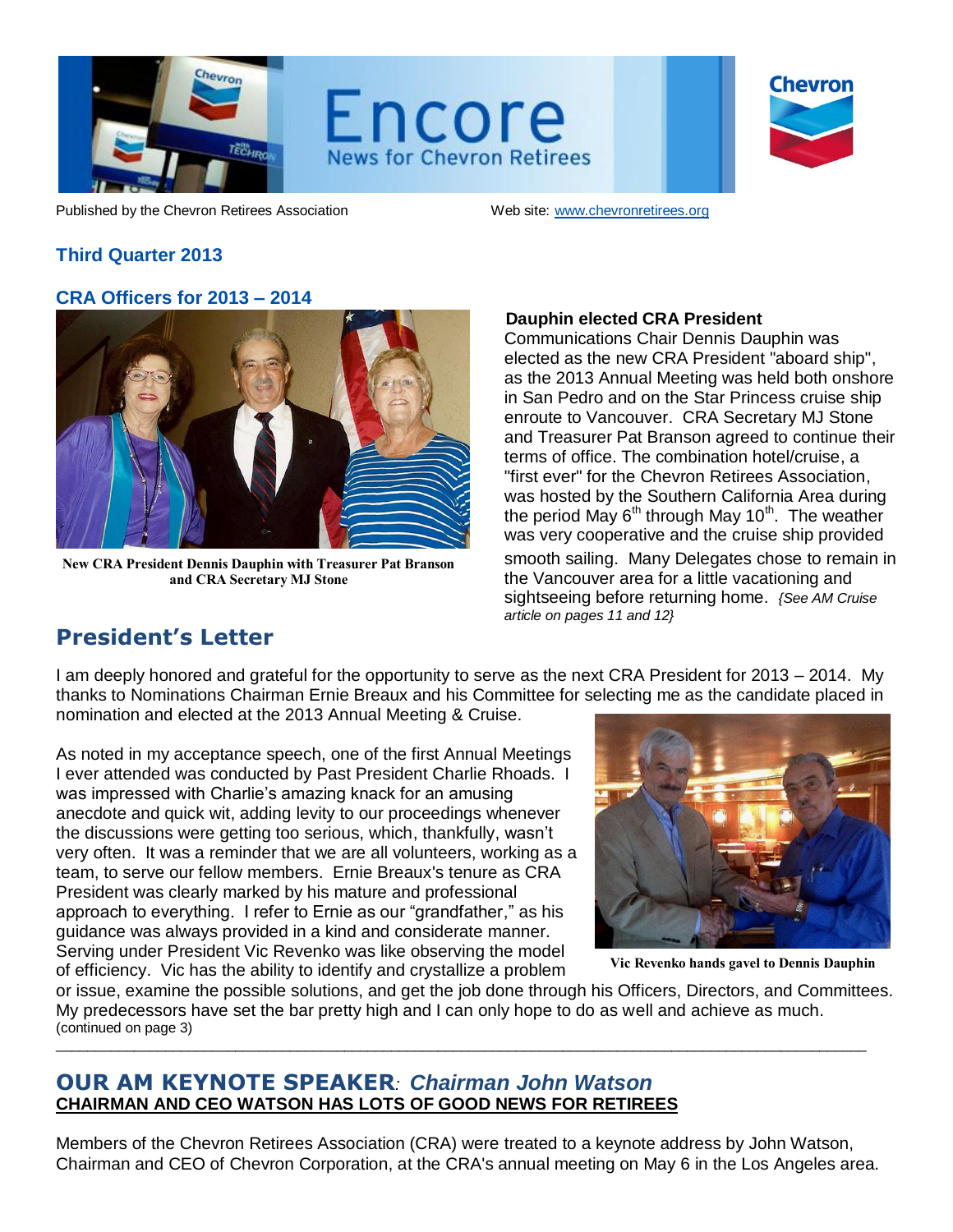After a warm round of applause, he said, "I am delighted to be here tonight and I would like to thank you all for



**CEO & Chairman John S. Watson**

coming here too. I very much appreciate the work that our retirees do for the company along with their passion and enthusiasm."

He added, "Very quickly, I will give you an insight as to how the company is doing today. Our stock is at an all time high, so the short answer is that we're doing pretty well. Did you notice that, too? Okay, so I get my first applause early."

Pointing to a chart, he continued, "You can see the growth in our business. People around the world want our product. Oil, gas and coal are going to be 80 percent of the world's energy product – even looking out 20 years. What we provide is the energy to give people light, heat, and mobility."

Regarding 2013, he emphasized "We did well with our first quarter earnings. They were well received and a little over \$6 billion. Such returns in our business offer reinvestment. We continue to reinvest money in the business because this is a good industry to invest in if you have the right opportunity."

Watson paused to point to a chart that illustrated the ongoing stock earnings. He emphasized, "This is how our stock has performed over the last five and ten years. We're No. 1 and we're doing quite well relative to the S&P 500. I know many of you are on fixed incomes and are watching your investment portfolio. So holding onto the stock is probably a good outcome."

#### **Executing strategies around the world**

Watson also summarized Chevron's strategies, noting that we're trying to grow our upstream business, commercialize our natural gas resources, improve downstream profitability, differentiate performance through technology and invest in renewable energy and efficiency.

These strategies are executed around the globe, chiefly outside of the United States. While many people think of Chevron as an American oil company, 75 percent of its business and earnings come from overseas.

"We are still investing heavily in North America," said Watson. "There is a lot of interest in this country both in Upstream and Downstream." Watson updated retirees on the progress of several U.S. projects:

- Construction continues on Jack/St. Malo in the Gulf of Mexico. The hull sailing from South Korea to Texas for integration with topside modules has arrived. Implementing new technology at Jack/St. Malo will improve recovery and reduce cost.
- Big Foot also is making progress. The hull also sailed from South Korea and has arrived in Texas for topsides module integration.
- In the Downstream, our Pascagoula Base Oil Plant is slated for startup late this year.

#### **Most of our business is overseas now**

Watson emphasized that, "We are going to become the industry's biggest liquefied natural gas (LNG) producers, starting with Angola, which is coming on-stream as we speak." The 5.2 million-metric-ton-per-year LNG plant is operated by Angola LNG Limited.

"That's a small project relative to the Gorgon and Wheatstone liquefied gas projects in Australia," noted Watson. "Gorgon is a \$52 billion project and we have 47 percent so that's a big financial commitment. In late 2014, we plan to start up the first train of Gorgon and ship first cargo in early 2015. The Wheatstone project is \$29 billion and our share is about \$20 billion so we're making a very big investment on LNG in Australia. In late 2016 we plan to start up Wheatstone."

Then there are the deepwater projects – with Papa Terra in Brazil scheduled for startup in late 2013 and Jack/St. Malo and Big Foot doing the same next year in the Gulf of Mexico. Altogether, over the next five years some 50 projects – each with a Chevron share exceeding \$250 million – will start-up.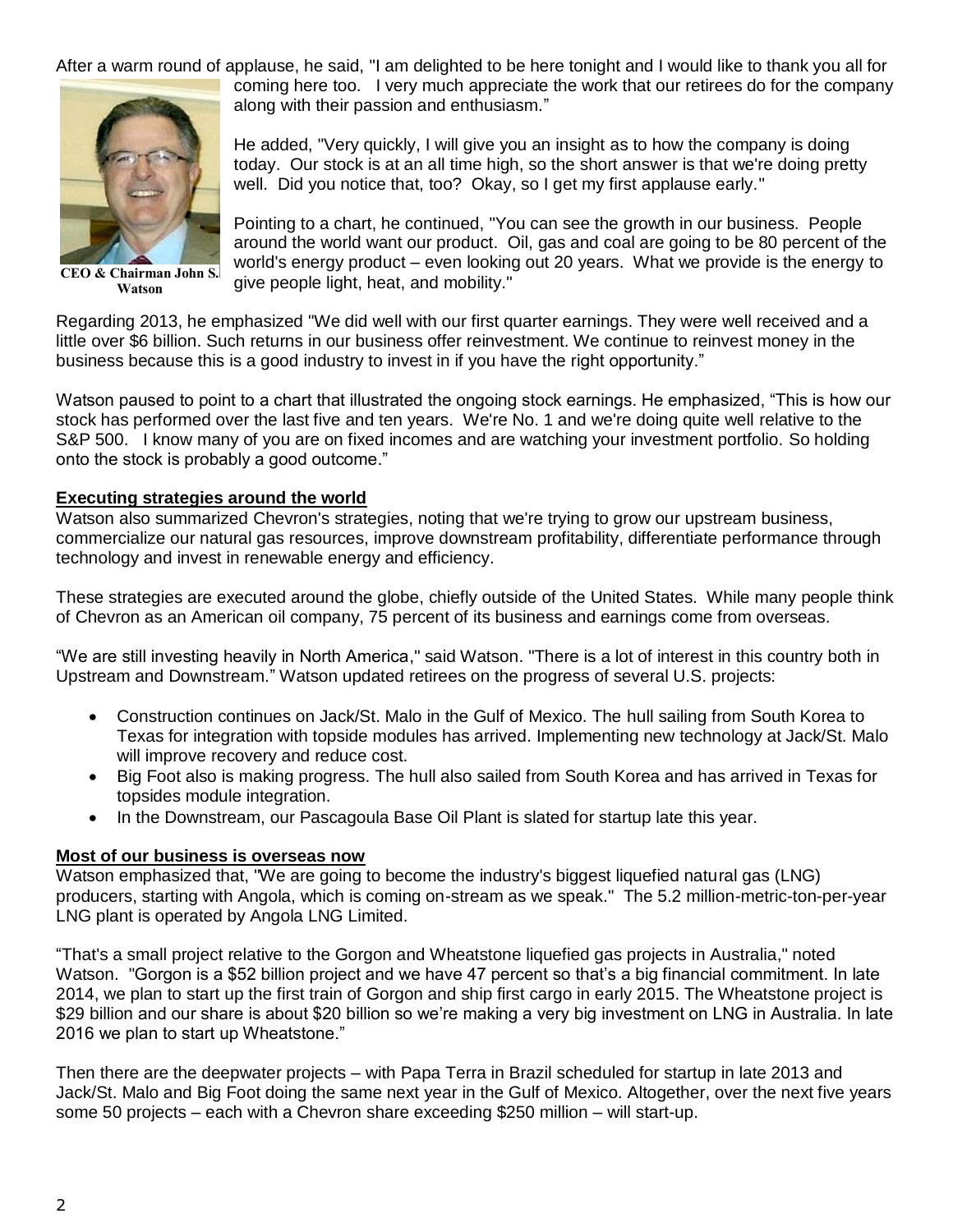Watson points out "We're really preparing for growth for the very long term. We have projects that take us to the end of this decade and we're also investing for the longer term. We've entered a number of new European countries just in the last three years, including Bulgaria, Lithuania, Poland, Romania and Ukraine, for the shale business. For now, those countries are in the early-stage shale development and will realize little or no production in the near future. We're adding acreage and opportunities, not just in shale gas and liquids, but in the deepwater," said Watson. Such additions will contribute to Chevron's future growth.

He closed by saying, "Thank you for all the help you do in writing letters to your favorite elected leaders on certain subjects. The work you do in advocating is important for us."

 $\mathcal{L}_\mathcal{L} = \{ \mathcal{L}_\mathcal{L} = \{ \mathcal{L}_\mathcal{L} = \{ \mathcal{L}_\mathcal{L} = \{ \mathcal{L}_\mathcal{L} = \{ \mathcal{L}_\mathcal{L} = \{ \mathcal{L}_\mathcal{L} = \{ \mathcal{L}_\mathcal{L} = \{ \mathcal{L}_\mathcal{L} = \{ \mathcal{L}_\mathcal{L} = \{ \mathcal{L}_\mathcal{L} = \{ \mathcal{L}_\mathcal{L} = \{ \mathcal{L}_\mathcal{L} = \{ \mathcal{L}_\mathcal{L} = \{ \mathcal{L}_\mathcal{$ 

# **President's Letter - (continued from Page 1)**

## **UNDAUNTED: An Annual Meeting & Cruise**

When AVP Herb Farrington announced his plans for an Annual Meeting aboard a cruise ship, he was met with open jaws and incredulous looks on incredulous faces. What? Is he serious? Undaunted, Herb and his committees undertook a multitude of tasks and arrangements to make it happen. Herb illustrated the costsavings potential versus the standard, land-based hotel meeting. The regular AM schedule needed amending, as the banquet was placed first instead of last. Likewise, our Corporate guests and executives made their presentations earlier than usual at the Crowne Plaza in San Pedro before we boarded the Star Princess cruise ship. Our AM business sessions were all held aboard the cruise ship, including the election and the new president's Planning Session. In the "off hours," we all enjoyed the entertainment and amenities of the cruise ship, to include individual groups scheduling cocktail parties and get-togethers. Congratulations, Herb! You and your committees were committed to "outside the box" thinking and put on a very memorable event.

### **KEYNOTE SPEAKER: CEO John Watson**

For the fourth consecutive year, we have had the distinct honor of Chevron's Chairman of the Board and Chief Executive Officer, John Watson, delivering the keynote address at the Monday evening banquet. In addition to the keynote address, Mr. Watson has always been gracious in posing for photos and presenting the annual Public Service Awards (PSA) and other CRA service awards. It is very gratifying to know that our CRA has such a strong relationship with the Chevron CEO and key executives. Our twenty-five year veteran Encore editor, Walt Roessing, was on hand to capture the highlights of the Keynote speech.

#### **A NEW ADMINISTRATION:** Welcoming newcomers

We are very fortunate to have our CRA Secretary, **MJ Stone** and our CRA Treasurer, **Pat Branson**, stay on



**Pat Ketcham, MJ Stone, Mike Elgie**

for another term giving us the benefit of their knowledge and experience for another year. Outgoing CRA President **Vic Revenko** will assume the Nominating Committee Chair from Past President

**Ernie Breaux**, who now assumes the Membership post. We welcome some new Committee Chairs effective July 1<sup>st</sup>. Kathleen **Henschel** is coming aboard as our new **Planning & Research** Chair, replacing

the outgoing **Mike Elgie**. **Frank Coe** will be taking over the **Communications Chair** while bringing in **Glenn Ewan** to



**Glenn Ewan, Kathleen Henschel, Frank Coe**

take the reins of the **Demographics Chair** behind him. With regard to our Area Vice Presidents, we are delighted to welcome some new faces. **Mike Elgie** will be the new AVP for **Northern California** replacing **Bill Mather**; **Pat Ketcham** will take the **AVP – Gulf Coast** from outgoing **James Mouille'**; **George Treibel** will succeed **Glenn Dutton** as the AVP for **South Texas** and **MJ Stone** will

be performing "double duty" by also becoming the **Unaffiliated AVP** for the departing **Chris Lardge**. Welcome aboard! I look forward to working with all of you.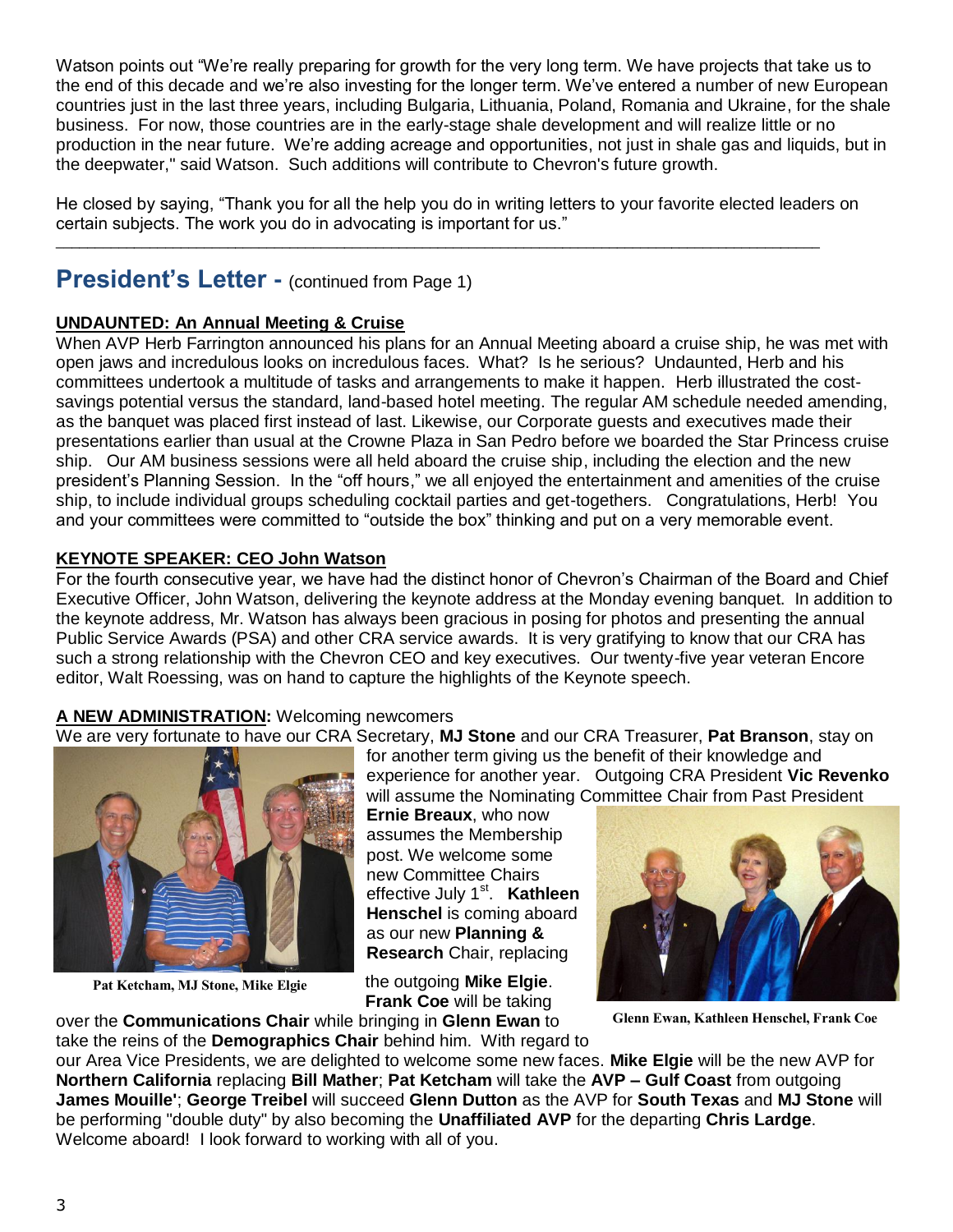**OUR CHAPTER PRESIDENTS**: The cog of the wheel A hearty welcome to our new Chapter Presidents; we are indeed grateful that you have stepped forward to serve!Welcome to: **Paul Skakun, Hill Country; Randy Albers, South Bay; Michael Ryan, Texas Retirees Club of Houston; Gwen Scott, South Joaquin Valley, Bill Schultz, Marin Chapter; and Ron Morosetti, San Diego**. We also want to recognize **Ms Kaye** 



**Kaye Horschler Chapter** drider<br>admirable qualities

**Horschler**, who merged her **Permian Basin Chapter** with the **West Texas/New** 





**Paul Skakun, Randy Albers, Michael Ryan**

**Mexico Chapter Research 1999 rather than lose the members. Kaye has** become the Vice- President of the **West Texas/New Mexico Chapter** under **Walter Baker**. Kaye certainly demonstrated her of leadership in keeping our CRA strong. And, a big "Welcome" to Chapter President **Ron Irving, Southern Nevada Chapter**, as he

attended his very first Annual Meeting this year. We hope to see many Chapter Presidents attending the 2014 Annual Meeting in Tulsa, OK. Thank you all for your service!

#### **GOALS & ASPIRATIONS**: A new term

We are truly fortunate to have an organization such as the CRA that represents the interests of all retirees and their families and to have the financial support of Chevron Corporation. The CRA has evolved over the years to encompass many legacy companies, which has caused it to change with the times. My plan is to build on the successes of my predecessors, provide continuity for the programs that are ongoing, and initiate programs for the good of the CRA and its membership. As I enter my term as CRA President, one of my key goals is to continue to ramp up our communication efforts using the new technologies and getting more members involved. I especially wish to remain in close contact with our Area Vice Presidents and Chapter Presidents. Perhaps my bias as the former Communications Chair is showing, but I have learned that communications "forms the bond" that we seek to achieve. With Chevron's consent and mentoring, we have achieved 24/7 access management of the website. This has allowed us to post important announcements on the "homepage" as they become available, to keep our Benefits News in the forefront, provide links to Company news, provide access to each issue of Encore, notice of Chapter Meetings and CRA events…it's a long list. The information and news available there should encourage everyone to visit the CRA website often [\(www.chevronretirees.org\)](http://www.chevronretirees.org/).

#### **OUR RETIREE DEMOGRAPHICS:** Where we are today

Our organization has been visited by the changed corporate environment, the relocation and re-sizing of its assets, and the consequential effect on our retiree population. We took an important step earlier with the creation of a CRA 2020 Committee to plan our future within this changed environment. This effort needs ongoing support; we need to continue to invite retirees to join an established Chapter, the Unaffiliated Chapter or a Social Group to offset our foreseeable membership declines. This requires a concerted effort to contact potential retiree members via phone, written letters, or electronic mail to stimulate growth in our organization. I would encourage all of us to share "what works" with regard in having new retirees join the CRA. Much of the feedback we have received in the past indicates that a personal phone call to a fellow retiree seems to generate the most success in acquiring a new member.

#### **GETTING INVOLVED**: Inviting new faces

I am encouraging our Committee Chairs to expand their reach by getting our members added to their Committees and involved in their projects and studies. What better way to find new leaders and prepare them for leadership roles? I have been very encouraged by the uptick in the number of Personal Experience Records (PER) and Leadership Experience Records (LER) that have been submitted to outgoing Nominations Committee Chairman Ernie Breaux in recent weeks. This will create a valuable pool of talent to draw from and provide continuity, which we so earnestly seek. It provides new insights, new ideas and a fresh look at old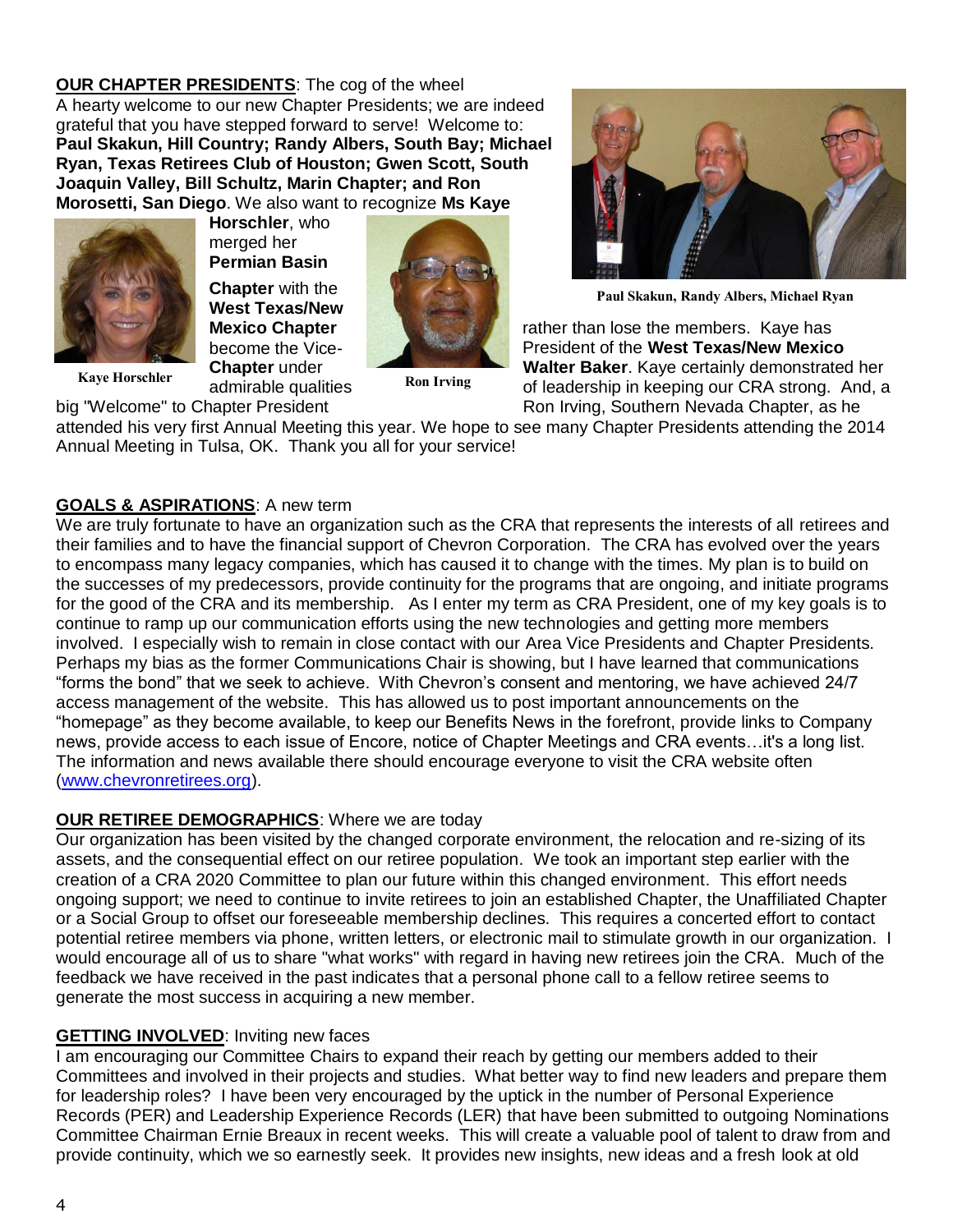issues and, equally important, it just may demonstrate that joining a CRA Committee is not an overly burdensome demand on one's leisure hours.

### **THE NEXT STEPS:** Planning & Organizing

Now that another CRA Annual Meeting is in the history books, we begin anew in this fiscal year by outlining the tasks and projects for our Committees. This will set the stage for what we hope to accomplish, working as a team, in the next twelve months. We challenge ourselves to put our goals and ideas into action.

In closing, I wish to thank everyone for giving me this opportunity to serve the CRA as the new president. With your support and dedication to advocating for our retirees, we will have a banner year.

With Best Regards,

Dennis Dauphin 1614 Girvan Court, Ocean Springs, MS 39564 [oceansprings1@cableone.net;](mailto:oceansprings1@cableone.net) 228-875-7268

# **HIGHLIGHTS OF THE 2013 CRA ANNUAL MEETING**

Every spring – following the CRA's Annual Meeting – Secretary Maree (MJ) Stone produces an outstanding overview of that very important working conference. Based on the May 6-9, 2013 conference, there are many "major points and action items" discussed by attendees. Segments of the meeting were conducted during two days at a hotel in San Pedro, California, and two days aboard the Star Princess cruise ship sailing to Vancouver.

**\_\_\_\_\_\_\_\_\_\_\_\_\_\_\_\_\_\_\_\_\_\_\_\_\_\_\_\_\_\_\_\_\_\_\_\_\_\_\_\_\_\_\_\_\_\_\_\_\_\_\_\_\_\_\_\_\_\_\_\_\_\_\_\_\_\_\_\_\_\_\_\_\_\_\_\_\_\_\_\_**

### **CRA SECRETARY MJ STONE**: Major points:

Organization: The CRA presently is comprised of 87 chapters (85 U.S., 2 Canadian) in 10 regional areas with 12 new chapter presidents, six of whom attended. Our Unaffiliated Area encompasses those retirees who do not reside near an established chapter. Nine Directors currently fulfill more than one role in the Association.

Annual Meeting Attendance: 61 Directors attended, with 9 represented by alternates and 3 by proxy. Others attending: 55 spouse/guests of Directors, 39 members–at-large and 33 spouse/guests of atlarge members. Attending, too, were Walt Roessing, the Encore Managing Editor and Corporate executives making presentations.

SECRETARY ACTION ITEMS: Distribute Annual Meeting Minutes (major points/action items) via email. Hard copy provided to Directors without Internet access.

- Revise CRA Roster and post on website July 1. Also, revise PP&M and History to reflect appropriate additions/changes and distribute revised pages as PDF via email.
- Upon revision, issue Annual Meeting Host Guide to future host committees.
- Revise "The CRA and You" document as appropriate.

#### **CRA TREASURER PAT BRANSON**: Major points

- 11,271 dues-paying members as of 5/1/13.
- Company's annual contribution for 2012-13 fiscal year received: \$125K.
- Submit dues no later than June 30, 2013 for current fiscal year; required to advise Chevron of total membership.
- $\bullet$  In order to remain a non-profit 501(c) 4, all CRA chapters required to have Employer Identification Number (EIN). Annually a 990N "postcard" must be filed which can be found at [www.irs.gov.](http://www.irs.gov/) If not filed for 3 years, the non-profit status could be lost.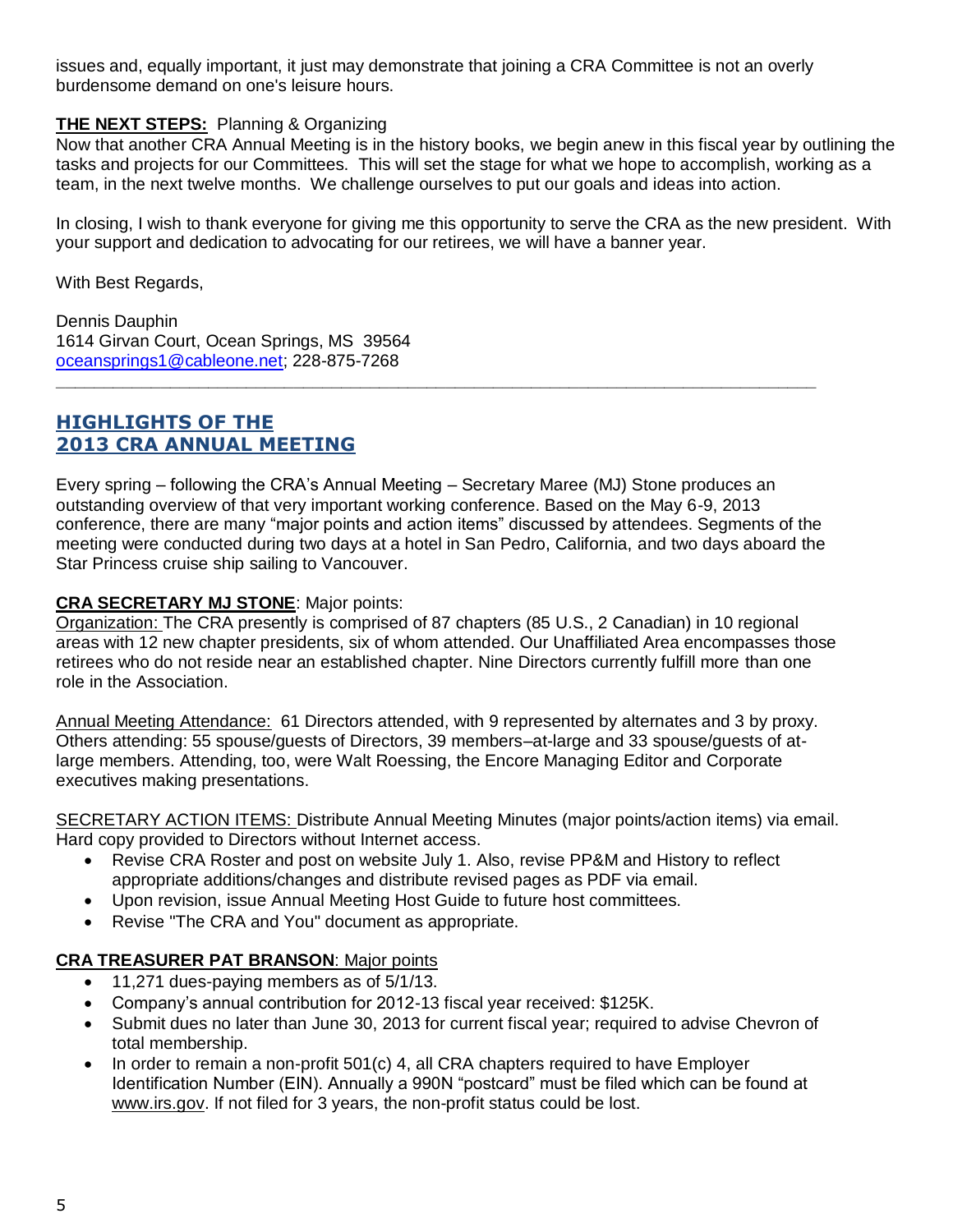## TREASURER ACTION ITEMS

- Coordinate audit for period January-June of 2012-13 fiscal year in the third quarter. Report findings at Mid-Year Meeting (MYM) January 2014
- Advise Directors when mileage rate changes.
- Continue working with AVPs in getting chapters to apply for EIN.
- Provide monthly reports to Officers and AVPs of dues-paid status by chapters for February-April 2014 timeframe.

## **BUDGET AND FINANCE BILL SCHULTZ**: Major points

- CRA in good financial condition and will end 2012-13 fiscal year with surplus.
- Operating expense lower than budget projections; Annual Meeting expense influenced by the number attending.
- Chevron funds 80 percent of CRA expenses; management steadfastly supports the CRA.
- Operating costs in proposed budget expected to be about the same as current year except for the Mid-Year Meeting; there is an expected increase in the room rates.

### BUDGET & FINANCE ACTION ITEMS

- Assist Treasurer with the audit to be conducted in  $3<sup>rd</sup>$  Quarter.
- Conduct risk assessment to determine an appropriate amount of money to be maintained in the Association's financial instruments.
- Review and, if appropriate, recommend changes to the meeting reimbursement policy to make more attractive to Directors to bring their spouse.

## **COMMUNICATIONS DENNIS DAUPHIN:** Major points

- CRA website now fully operational under CRA administrators and volunteers thanks to the conversion from HTML to CMA. Technical Support provided monthly via liaison with Chevron. Site maintenance costs are responsibility of CRA.
- Recent website enhancement includes panel expansions on the home page, larger fonts, and greater color contrasts.
- E-mail communications. Based on a recent CRA Customer Survey: About three-fourth of respondents aware of Encore. Of those about half read on regular basis. Over half of those who visit the website read Encore.
- Less than half of respondents visit CRA website regularly; of those who do, about half feel their needs/interests are regularly addressed.

#### COMMUNICATIONS ACTION ITEMS

- 1. Continue to enhance electronic communications and monitor usage of CRA website and adjust content as appropriate.
- 2. Continue to encourage chapters to support email communications including participation in the CRA Email roster.
- 3. Encourage chapters to provide articles for Encore that highlight retirees volunteering in the community.

#### **PLANNING AND RESEARCH MIKE ELGIE**: Major points

- Future Annual Meeting rotation of locations was reviewed and finalized. A motion was seconded, unanimously made to accept the Northwest/US Alaska Area as host for 2016 Annual Meeting.
- Chapter aging, declining membership and costs are issues needed to be reviewed by each area to ensure schedule is feasible beyond 2016. Consideration of areas other than Northern California/Hawaii to host the Annual Meeting on a less than 10-year cycle will be undertaken.
- A review was undertaken to evaluate various options to maximize membership such as the 5-year reduced price utilized by the Unaffiliated Area, a "life time" membership concept, first year free, etc. with the intent of complementing chapter solicitation efforts.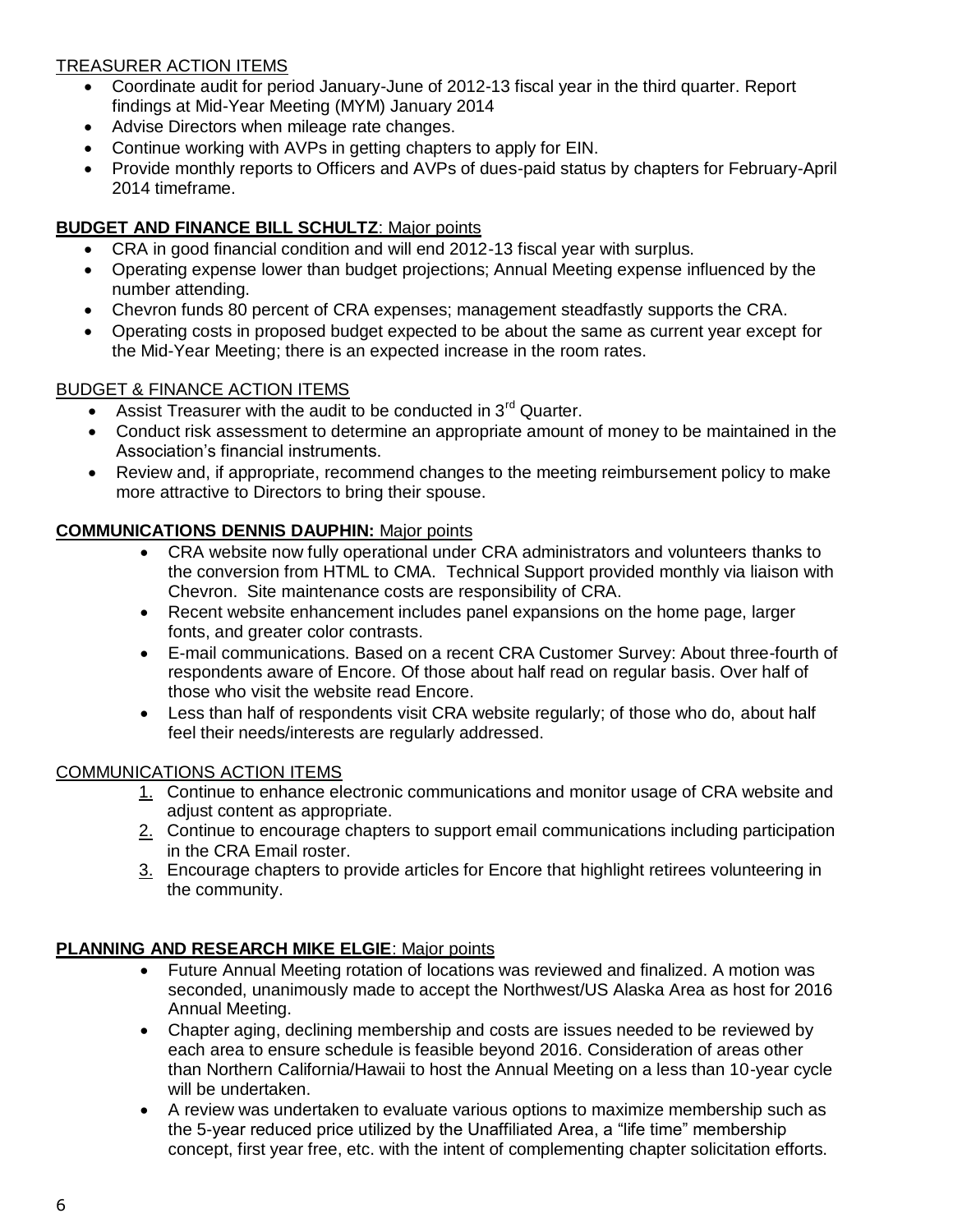#### **NOMINATING ERNIE BREAUX**: Major Points

- Introduced were the CRA's newly elected Area VPs. They are Mike Elgie, Northern California/Hawaii; George Treibel, South Texas; and Pat Ketcham, Gulf Coast.
- It was emphasized that MORE people willing to step forward and commit to a leadership role because the future of CRA depends on experienced and willing members to serve.
- A "snapshot" of the succession plan candidates indicated that four of the key positions at the leadership level – SECRETARY, TREASURER, BUDGET AND FINANCE, and PUBLIC AFFAIRS – do not presently have a designated replacement candidate. The same issue exists with the Area VP positions. Candidates are needed for half the areas – Canadian, Northwest/US Alaska, Southern California, Midwest, North Atlantic Seaboard or Unaffiliated.

### ACTION ITEMS

- 1. Continue to encourage members to complete the PER and LER forms and commit to a leadership role.
- 2. Develop a succession chart for CRA leadership positions.

# **Benefits Corner**

## *By Al Horan,* **Chair,** *CRA Benefits Committee*

### **Chevron Grants a Pension Supplementation Increase**

We are extremely pleased and very thankful to Chevron for granting a Pension Supplementation increase, which was effective on May 1, 2013. The increase is equal to 15 percent of the eligible

\_\_\_\_\_\_\_\_\_\_\_\_\_\_\_\_\_\_\_\_\_\_\_\_\_\_\_\_\_\_\_\_\_\_\_\_\_\_\_\_\_\_\_\_\_\_\_\_\_\_\_\_\_\_\_\_\_\_\_\_\_\_\_\_\_\_\_\_\_\_\_\_\_\_\_\_\_\_\_\_\_\_



**Al Horan, Benefits**

In addition to sharing information about the Pension Supplementation at our Annual Meeting, Chevron also advised that Open Enrollment for their Medical Plans for 2014 will take place between October 14 and 25, 2013.

pension with a minimum monthly increase of \$25. It applies to most pensioners of the Chevron Retirement Plan who were not eligible to elect a lump sum settlement but who

commenced. Next, pension payments must have commenced before January 1, 2013. Approximately 8,000 retirees qualify for the increase. For any questions, please contact the Chevron Human Resources (HR) Service Center at 1-888-825-5247 (610-669-8535 outside the U.S.) between the hours of 6 a.m. and 5 p.m., PT, Monday through Friday.

were eligible to elect Chevron Medical Plan retiree coverage when their pension

#### **1,200 Members in CRA Dental Program**

At the Annual Meeting we also learned that CRA's Dental Program has approximately 1,200 enrolled members. They represent about 9 percent of our dues-paying membership. From time-to-time, members have expressed a desire to enroll in the Dental Program. Unfortunately, at this time, the Program is open only to new dues-paying members or members who currently have dental coverage through a different program and who wish to change to the CRA Program.

We also were informed that 106 policies have been issued under CRA's Auto and Home Insurance Program. These policies cover auto, home, mobile home and similar risks. Approximately 50 percent of the policies were issued in Texas, Oklahoma, Connecticut and New York. This Program is available to all dues-paying members.

You may enroll at any time. For quotes and information, please contact MetLife at 1-877-491-5089 between the hours of 8 a.m. and 10 p.m., ET, Monday through Friday and Saturday between the hours of 9 a.m. and 4 p.m., ET.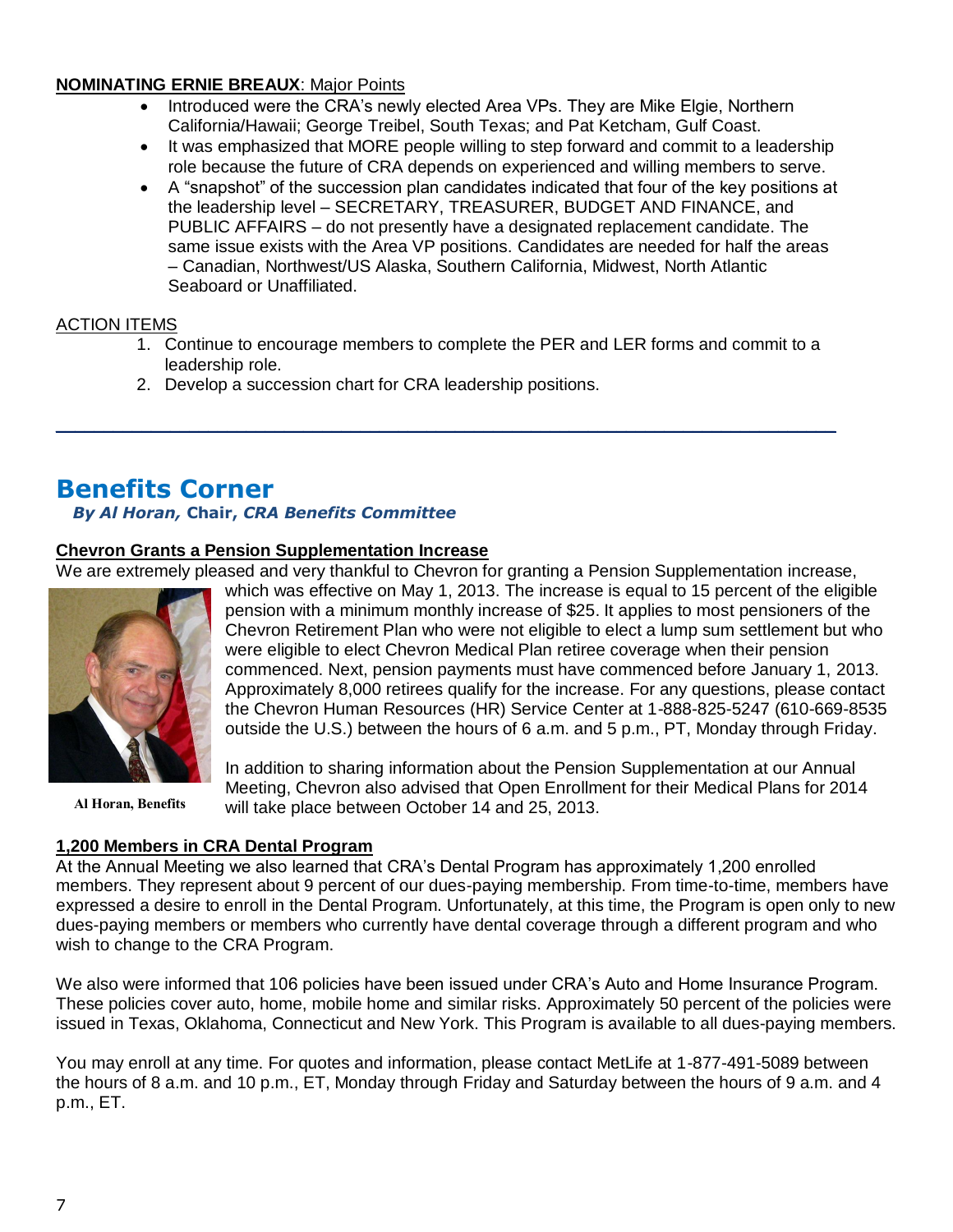#### **Healthcare Insurance Required**

As we draw closer to January 1, 2014 – and the implementation of the mandate that all U.S. citizens and legal aliens carry healthcare insurance – I hear our members express concern about what the future holds for them. It is my understanding that under the Health Care Reform Act, the mandate applies to active workers, retirees and anyone else who is a citizen or legal alien.

Generally, coverage is to be made available to active employees through their employers. Everyone else will be able to purchase coverage through a State or Federal Exchange, an insurance company or a former employer where coverage is made available, e.g. retirees.

In the case of anyone covered by Medicare or Medicaid, I understand they are not required to purchase additional insurance since these programs satisfy the mandate. In the case of Chevron retirees who are not covered by Medicare, they will be required to purchase healthcare coverage through Chevron (assuming they are eligible), an Exchange, an insurance carrier or other acceptable method, e.g. spouse's employer, Medicaid (if eligible), etc.

Failure to comply may result in a fine that is expected to be: 2014 - \$285; 2015 -\$975 or 2016 - \$2,085. Compliance will be monitored by the IRS through reporting of coverage by the provider.

#### **A forecast of 60,000 fewer physicians by 2015**

With the health insurance mandate, approximately 30 million individuals will have medical insurance for the first time. This group represents about 9 percent of the population. That number of individuals should place a strain on an already taxed medical care system. Moreover, the Association of American Medical Colleges forecasts that by 2015 there will be 60,000 fewer physicians than needed. This situation could be further exacerbated if Congress decides not to continue the temporary higher reimbursement fee schedule for providers of medical care to Medicare participants.

If the temporary schedule is not continued, Medicare fees will be cut by 27 percent. If that cut takes place, the American Medical Association expects to see more physicians limit the number of Medicare patients seen by them. In some cases, we may even see some physicians elect to leave the profession rather than accept the changes, e.g. "baby boomer" doctors.

#### **Possible added strain on Medicare system**

As we can quickly see, the changes in the number of insured individuals and the potential cut in Medicare allowable fees will place additional strains on an already taxed medical system. Depending upon demographics – and a whole host of other factors – some communities may be affected more than others. In the longer term, "ObamaCare" is hoping to achieve a greater balance between supply and demand by fostering preventative care and accountable care. Through accountable care, it is expected that medical providers will work together to deliver comprehensive and continuous care, e.g., eliminate the need for duplicate testing, employ remote monitoring of patients, etc.

Because of the degree of uncertainty that exists in the short term, if possible I would strongly urge you to consider remaining with your current medical provider. If this is not possible I would encourage you to visit either Medicare's website, [www.medicare.gov.](http://www.medicare.govde/), or United Healthcare's website, [www.myuhc.com](http://www.myuhc.com/) to find other providers. Alternatively, Medicare can be contacted by phone at 1-800-633-4227 at any time (they are there 24/7) while UHC can be reached by phone at 1-800-654-0079 between the hours of 8 a.m. and 8 p.m., at All Time Zones, Monday through Friday.

I hope you will find this information to be helpful and perhaps it will help to clear up any questions or misunderstanding about what will happen in 2014.

Al Horan, Benefits Chair, Phone: 972-964-1787 Email: [awhoran@verizon.net.](mailto:awhoran@verizon.net)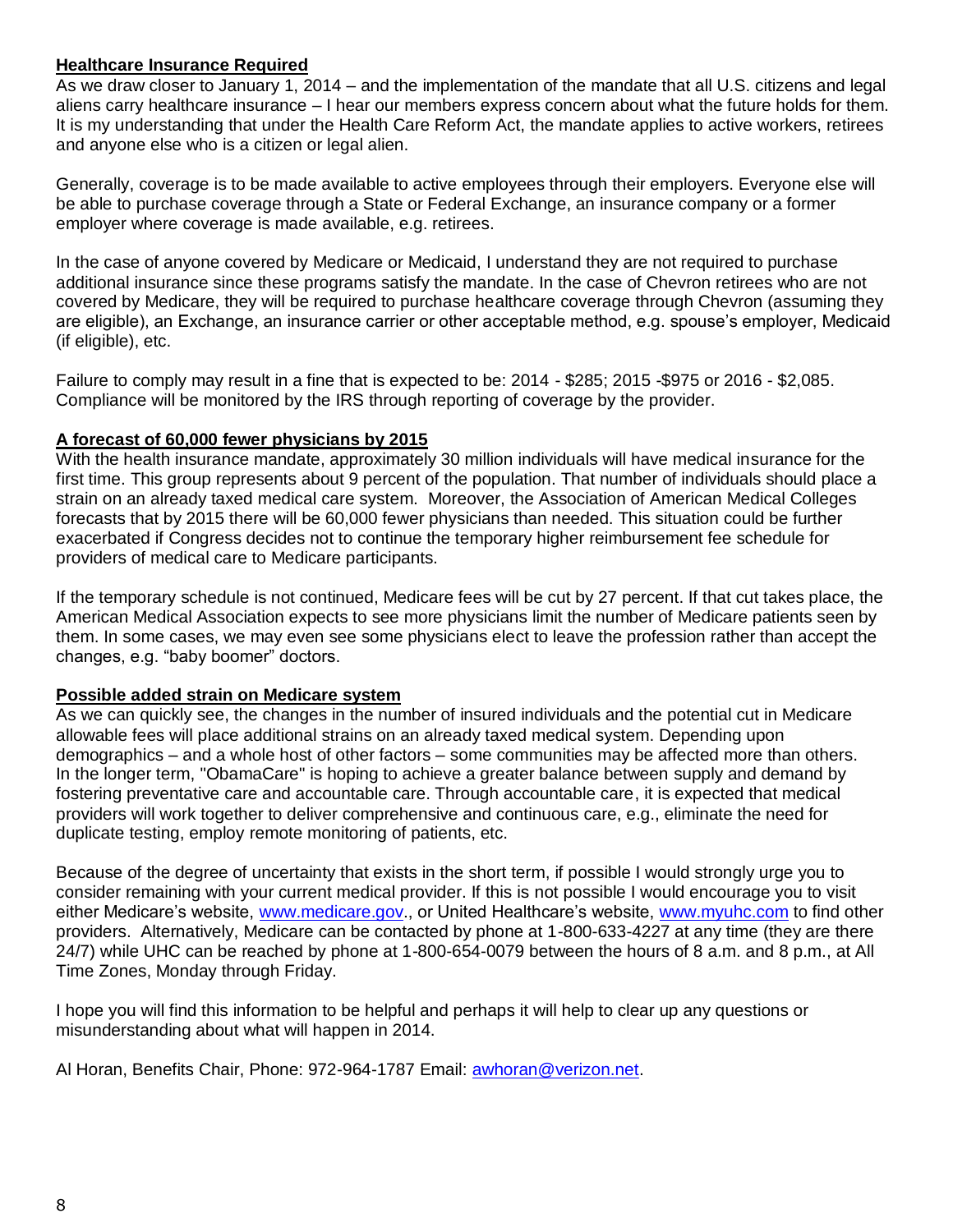## **Public Service Awards 2013: Joe Graham and Jim Braden**

Among the highlights of the CRA's 2013 Annual Meeting in Los Angeles was the presentation of the Public Service Awards. The two honored individuals are Joe Graham, a member of the Texaco Retirees Club of Delaware Valley, and Jim Braden, nominated by the Puget Sound Chapter in Washington State. Both men received their awards from Chevron Chairman John Watson. Each winner and a guest had their travel expenses paid by Chevron, which included airfare and hotel stay at the Annual Meeting. Each recipient also received a \$5,000 check to be given to a non-profit organization of their choice.

Individual awards are given each year to those CRA members who (1) promote the welfare of their community, (2) have received public recognition and awareness of the activity and (3) are known and recognized as individuals associated by Chevron for their public service activities. The activity or activities being recognized should be completed or continued within the most recent 18 months.



**Joe & Mary Graham**

#### **Joe Graham**

Graham's Company career covered 38 years at a refining location in Westville, New Jersey, owned by Texaco, then Coastal Corp and El Paso Energy. With Texaco, he served as head operator, an instrumentation technician, and as plant supervisor when Texaco sold the plant in 1985. Additionally, he spent four years in the Navy, has a bachelor's degree from Thomas Edison State College and for the past ten years has been a substitute teacher at the local junior high school.

Long active in his community, his principal cause for the last 14 years has been "The Abilities Center of

New Jersey." The center is a 501(c)3 non-profit that determines abilities of people with physical and intellectual disabilities who seek employment either within the community or a sheltered workshop. Graham, by the way, gave his award check to Susan Perron, the Abilities Center Director.

Graham has conducted training sessions at the Center that encompasses bus safety for commuters, blood pathogen and forklift safety plus cafeteria and bathroom etiquette. The goal is determining what skills a participant might have and then match those abilities with either in-house employment at the Center or within the community.

By the way, for 12 years Joe has also performed as Santa Claus at the Abilities Center Holiday Party.

#### **Jim Braden**

A 1965 graduate in Civil Engineering from Washington State University, Braden was hired in the same year with Standard Oil of California at the Richmond Refinery. He subsequently worked at the 555 Market Street Building in downtown San Francisco where his objective was to get a California Civil License in offshore drilling rig design. Next stops were at Oak Point, Louisiana's Chevron Chemical additives facility; Operations Manager at Perth Amboy/New Jersey Refinery; the Technical Manager on the team that analyzed Chevron's presence in the Northeast at Franklin, Kentucky; and Vice President and Plant Manager of Kentucky Agricultural Energy Corporation's (Chevron's) alcohol plant. He retired in 1999 as Services Manager in the Richmond Refinery.



**Jim & Carolyn Braden**

"I am a member of the Chevron Retirees Associations in the Bay Area's East Bay and Contra Costa chapters," says Braden. I have stayed with those because I spent most of my career in the Bay Area and know so many Chevron retirees there. I represented Chevron at a 4H convention February 18 in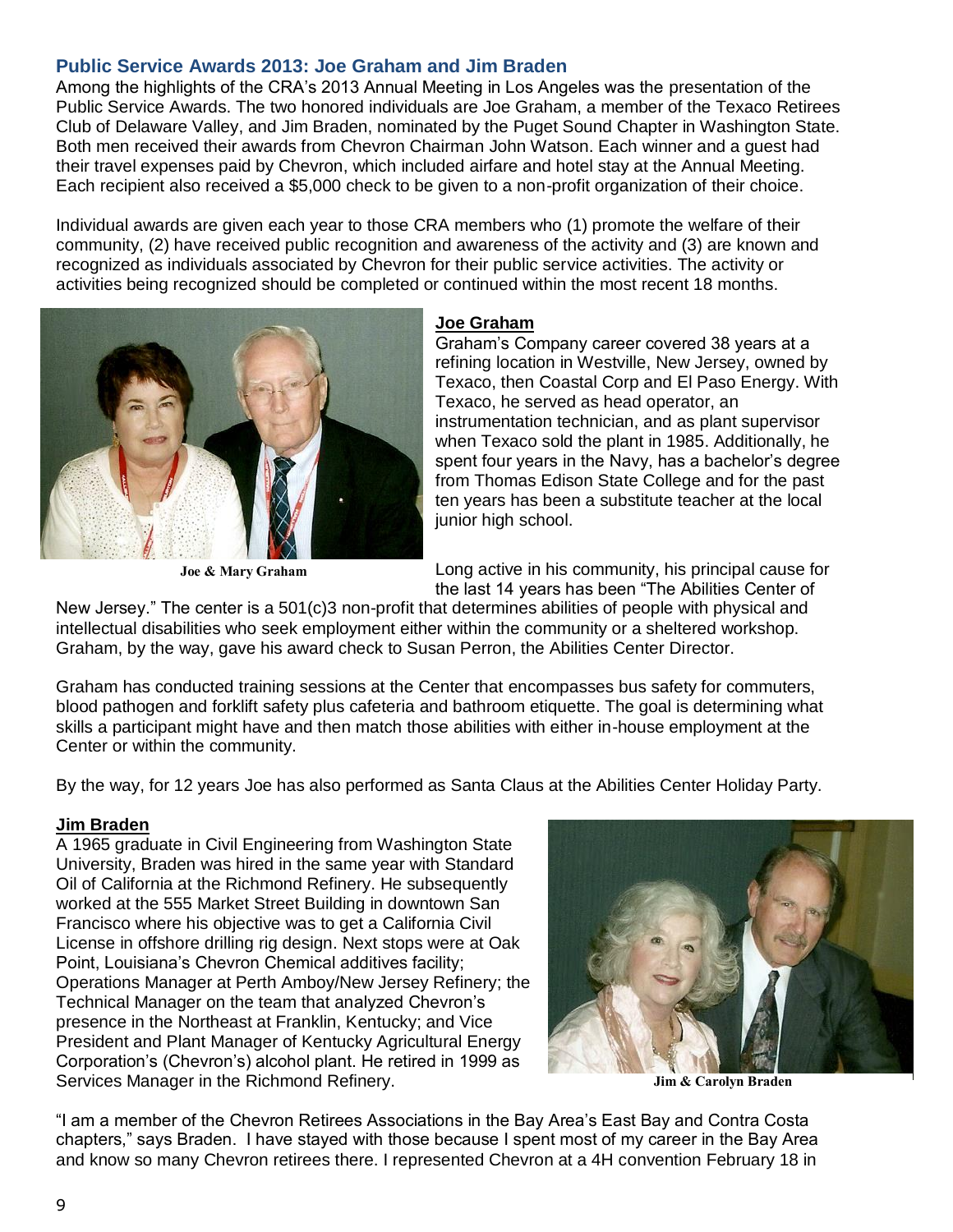Olympic, Washington where I met Ray Airone. Ray was the one who suggested I send in an "individual nomination" for my volunteer work. I did that because the organization I was helping could definitely use the prize money if selected."

Braden retired in 1999 and he and his wife, Carolyn, moved home to the Puget Sound area in 2001 after a few years of heavy involvement in volunteering in the West Contra Costa County Area. The Braden Family settled in Fox Island, which is located in southern Puget Sound west of Tacoma. Since moving there, Braden has become very involved in politics, referring to his activity as one of "Public Service and Public Awareness."

For example, he points out that "In the Spring of 2011 I volunteered to serve as chair of the newly created Bylaws Committee of the Fox Island Community and Recreation Association (FICRA). That committee undertook to rewrite the Bylaws of FICRA and its parent organization FICRA Building Trust (Trust). The Trust is a 501.c.3 Washington non-profit corporation and FICRA is a 501.c.7 Washington non-profit corporation.

"In investigating the background of the two organizations I discovered there were several mistakes made in the past regarding title to the properties owned by the Trust. The Committee secured pro-bono legal assistance and corrected the titles to the two properties. I was asked by the 2011 administration to run for President of FICRA and the Board of Directors of the Trust. I was unanimously elected to both positions in March 2012 and am also currently Secretary of the Trust."

As President of FICRA, he developed procedures and process for FICRA (and the trust) to streamline its operations. For example, he developed a new organization to work and report to the Board, improved the process for advertising and conducting Board meetings, created an ex-officio Youth Board of Directors, and developed a project test form to get key information on proposed projects.

#### **BRIEF HISTORY OF PUBLIC SERVICE AWARD PROGRAM**

At the request of Encore, the following historical background of the Public Service Awards program was provided by Skip Rhodes. He, of course, is the Chair of the CRA Public Affairs Committee. Skip explains, "The program was started in 2004 by the CRA and their request for award dollars was made to Chevron in 2004. I was Manager, Global Contributions and Programs, when the CRA came to Chevron to ask for the award. I was re-associated with the program when I became Chair of the CRA Public Affairs Committee in 2007."

He emphasizes that a very significant change in the Program has been the increase granted by Chevron in 2012 of the Award amount. It was increased from the original \$1,000 to \$5,000.

Following are names of the seven non-winning 2013 nominees: Jim Conard – Chevron Texaco Gulf Retirees Club of Atlanta. David Glenn – Hill Country Chapter. Ray Kanarick – Chevron Texaco Retirees Puget Sound Chapter. Al Loeb – South San Joaquin Chapter. Mike Metcalf – Contra Costa Chapter. Jim Presten – Chevron Texaco Retirees Puget Sound Chapter. Jim Robertson – Metropolitan Houston Chapter.

# **CHEVRON HONORS CLAY McELROY LEGACY WITH COLLEGE DONATION**

In mid-January, Chevron Vice President Shariq Yosufzai honored Clay McElroy with the following letter: Dear Clay: "We at Chevron were both proud and moved in reading the recent story regarding your 100<sup>th</sup> birthday (April 10, 2013) and legacy with our Company. We congratulate and thank you for all you did for Chevron, as well as all you continue to do through the Hill Country Chapter of the Chevron Retirees Association.

\_\_\_\_\_\_\_\_\_\_\_\_\_\_\_\_\_\_\_\_\_\_\_\_\_\_\_\_\_\_\_\_\_\_\_\_\_\_\_\_\_\_\_\_\_\_\_\_\_\_\_\_\_\_\_\_\_\_\_\_\_\_\_\_\_\_\_\_\_\_\_\_\_\_\_\_\_\_\_\_\_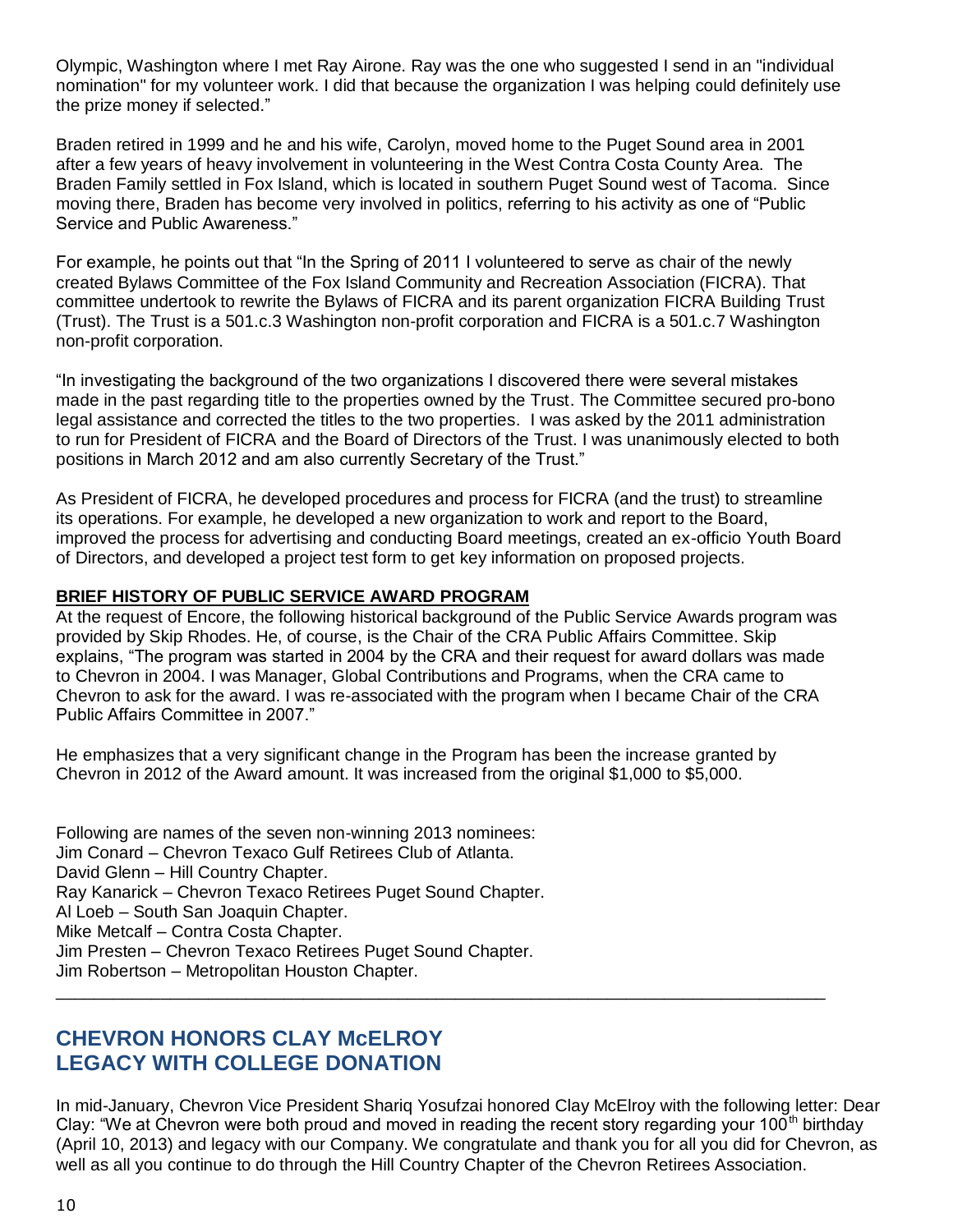

**L to R: David Johnson, Larry Oliver, Dr. Zhan Li, Steve Woodhead**

"We noted in the story that you are an alumnus of St. Mary's College, having received your degree there in 1934. St. Mary's is an important school in our community and one of our partner schools with respect to college recruiting. Therefore, to honor your milestone service to Chevron and your alumni status, we would like to make a \$10,000 donation to the St. Mary's Business School in your honor.

"To celebrate your legacy, and the donation in your honor, a Chevron executive would present the check to university officials on your behalf at a future event. We would also be pleased to work with the university to provide you with a commemorative keepsake of the event."

On March 2 – prior to a basketball game between rivals St. Mary's and Santa Clara – the presentation of a check for \$10,000 was made to the St. Mary's Business School. It was accepted by Dr. Zhan Li, Dean of the St. Mary's School of Economics and Business Administration. The presentation concluded with all attendees singing "Happy Birthday to Clay."

Other St. Mary's participants were David Johnson, president of the Alumni Association; Ron Turner, Director of Development and Lisa Moore, Assistant Vice President for Development. Chevron participants at the reception were Steve Woodhead, Manager of University Affairs, and Larry Oliver, General Manager Real Estate and Business Services (SMC 2000 MBA), who presented the check.

McElroy was personally unable to attend from his home in New Braunfels in Central Texas but was presented with a photo montage and framed documents as well as a videotape of the event. The announcement of the donation resulted in a chorus of cheers from the audience.

**\_\_\_\_\_\_\_\_\_\_\_\_\_\_\_\_\_\_\_\_\_\_\_\_\_\_\_\_\_\_\_\_\_\_\_\_\_\_\_\_\_\_\_\_\_\_\_\_\_\_\_\_\_\_\_\_\_\_\_\_\_\_\_\_\_\_\_\_\_\_\_\_\_\_\_\_\_\_\_\_\_\_**

# **2013 Annual Meeting & Cruise**

This year's Annual Meeting and Cruise was a great success. We had a record attendance of 216 persons at the combined events, and we established several firsts for the Annual Meeting.

#### **Thank You**

First of all, I would like to thank our Host Committee members: Carl Brick, Don Kay, Randy Albers, Gwen Scott, Martin Saldivar, Patsy



**Martin Saldivar and CFCU Representatives**

# Collins, Bill Hicks, Phil Stone, Jane Koopmans. I also want to thank other

**Patsy Collins, Margie Hicks, Anita Farrington**

Southern California members who assisted us at Crowne Plaza: Anita Farrington, Katie Kay, Margie Hicks, Dick Heiser, Melissa Albers, Marianne Stone. Our Host Committee also received assistance from CRA members from other Areas: Mike Elgie (Northern California), John Adams (Vancouver), Kim Fisher (Vancouver), and Corrie

Barker (Big Sun - Florida).

**Crowne Plaza & Star Princess** This year's meeting began at the Crowne Plaza – L.A. Harbor on May 6. In addition to the Registration Desk and Hospitality Room, we had four Area meetings held that afternoon. The evening event began with the

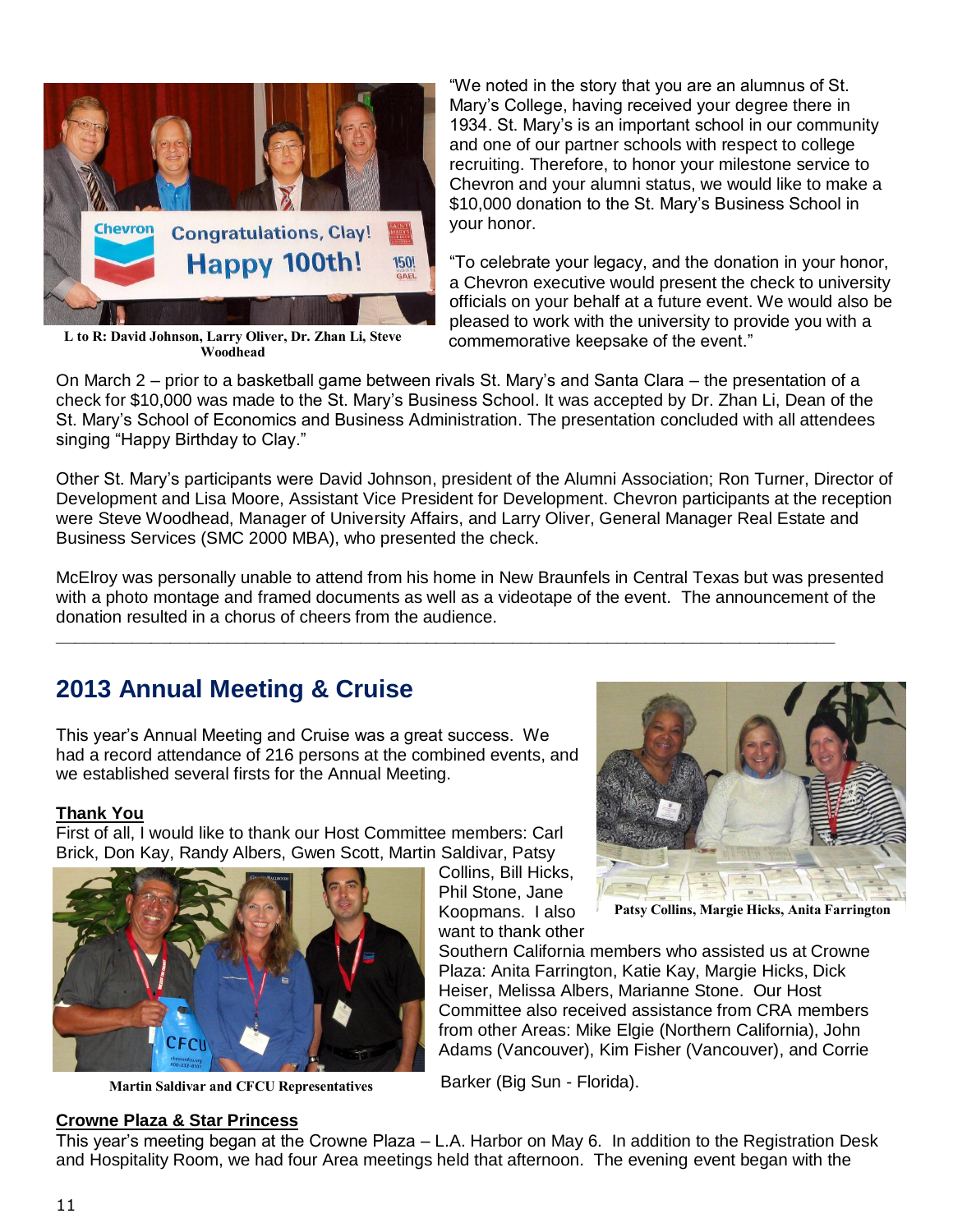formal Reception and was followed by the CRA Banquet. We were again fortunate to have John Watson, Chevron CEO, be our keynote speaker.

The following morning, May 7, we held the half-day CRA business meeting at the Crowne Plaza. Various CRA officers, Chevron Corporation staff, and insurance company representatives made presentations. We then took shuttles to the nearby Star Princess. The next day, we held our usual day long CRA Business Session on the Star Princess. The following morning we held the President's Planning Session onboard the ship. This completed the usual CRA Annual Meeting requirements. However, we held several other special events onboard (see "Firsts" below).

#### **Cost Savings**

One of the reasons for suggesting the Cruise was to save costs for the CRA Annual Meeting. In addition, this particular cruise was a "repositioning cruise" which provided us with very attractive rates. At this time, we project that we will be about \$14,000 under Budget for this year's meeting. That would make this year's meeting the lowest cost Annual Meeting in the last five years.

#### **At Large Members**

The Cruise was designed as a way to attract attendance by "At Large Members". Prior Annual Meetings have had negligible attendance by these members. The 2013 meeting attracted 81 At Large Members and spouses. We hope that future Annual Meetings will attract our "At Large" members.

#### **Firsts**

There were a number of "firsts" at this year's meeting.

- Past meetings have usually been at an airport hotel, this year's Cruise changed that.
- We obtained group discounts for shuttles and hotels in L.A. and Vancouver.
- Several special events took place for the first time:
	- o Spouses and At Large Members invited to the CRA continental breakfast at the Crowne Plaza,
	- o Group parties and a Trivia Game,
	- o Two financial education seminars.

Dozens of prizes were given to attendees at these events, at no cost to the CRA. All Delegates were given a Cruise cap and many received Cruise sweatshirts. All of this was possible due to obtaining Cruise sponsors who contributed generously. Our Platinum Sponsor was the Chevron Federal Credit Union. Gold Sponsors were: Liberty Home Solutions, Valentine Capital, and Cline Cellars. Cooke Wealth Management was our Silver Sponsor. We thank these sponsors for their support.

It was a lot of work, but a rewarding experience to host the 2013 Annual Meeting. We hope that our lead in trying new things for the Annual Meeting will give others the freedom to be innovative in planning future meetings.

#### **Herb Farrington**

2013 Annual Meeting & Cruise Chairman Southern California Area Vice President

Walt Roessing **Frank Coe** wlroessing@cs.com fcoe@usa.net 619.697.9702 281.565.9813

#### **ENCORE EDITOR**: **COMMUNICATIONS CHAIRMAN:**

\_\_\_\_\_\_\_\_\_\_\_\_\_\_\_\_\_\_\_\_\_\_\_\_\_\_\_\_\_\_\_\_\_\_\_\_\_\_\_\_\_\_\_\_\_\_\_\_\_\_\_\_\_\_\_\_\_\_\_\_\_\_\_\_\_\_\_\_\_\_\_\_\_\_\_\_\_\_\_\_\_\_

The Chevron Retirees Association is not a subsidiary of Chevron Corporation but an independent organization of retired employees of Chevron or its predecessor companies.

© 2012 Chevron Retirees Association. All Rights Reserved.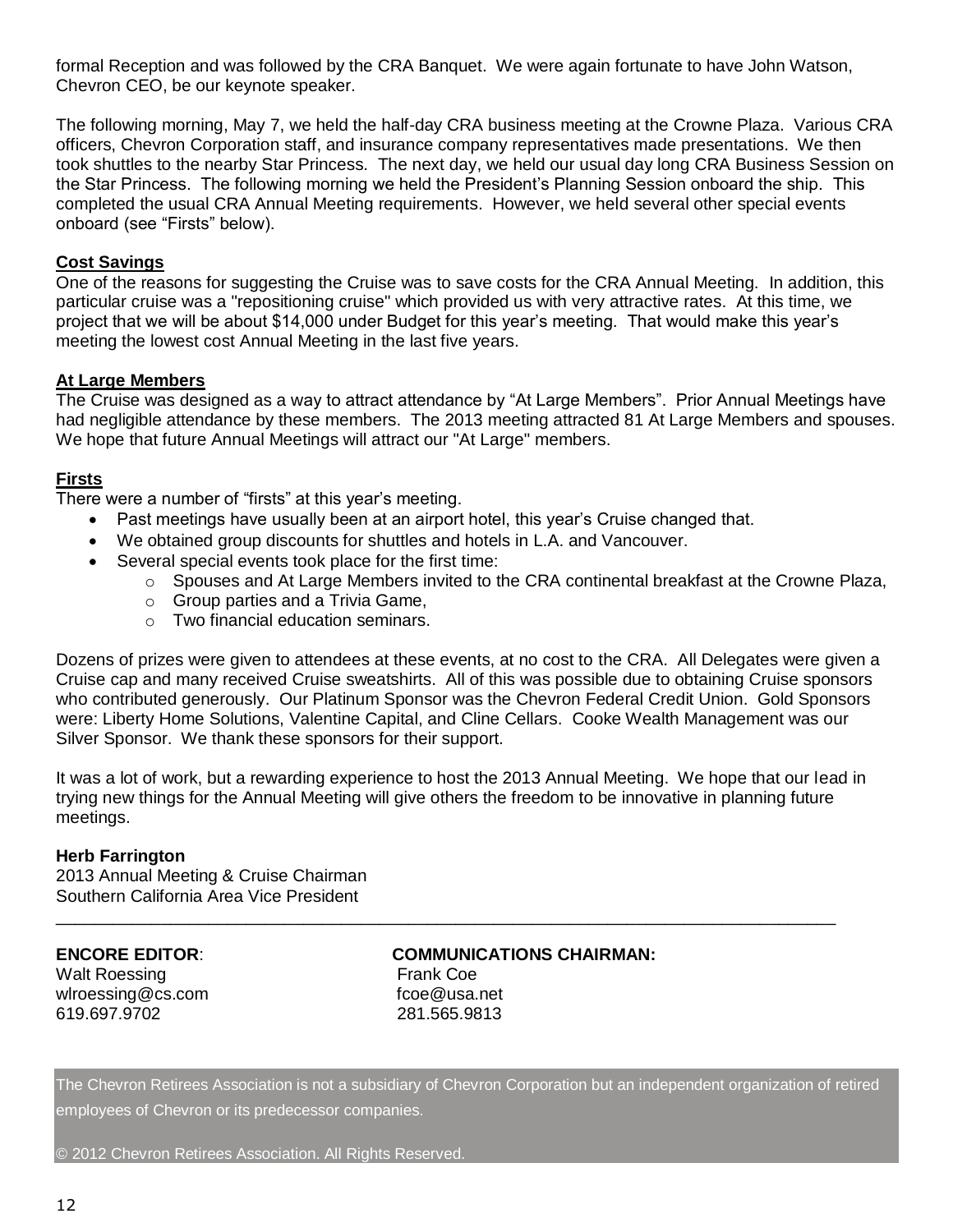*As reported by Chevron during this period*

#### **Amoseas**

(No deaths reported)

#### **Caltex**

Flatley, Francis Xavier., Ret. 1988 Keyzer, Willem ., Ret. 1986 Neary, John T., Ret. 1997

#### **Chevron**

Adams, Edward E., Ret. 1985 Adams, Phillip W., Ret. 1981 Altman, Josephine ., Ret. 1983 Amend, William E., Ret. 1985 Anderson, J M., Ret. 1985 Anderson, K R., Ret. 1981 Aucoin, C J., Ret. 1990 Baca, Leroy G., Ret. 1994 Baldo, Columbus ., Ret. 1976 Barlow, J P., Ret. 1983 Bermudez, Susan L., Ret. 2006 Berroteran, Jack ., Ret. 2011 Betzel, Ruth L., Ret. 1977 Blevins, Theodore R., Ret. 1990 Bourgo, A B., Ret. 1985 Brandenburg, W H., Ret. 1975 Breen, Donald P., Ret. 1991 Brubaker, E W., Ret. 1984 Campbell, A ., Ret. 1986 Campbell, T E., Ret. 1992 Carpenter, Charles E., Ret. 2001 Carrasco, Rudolph P., Ret. 1989 Carroll, Kathryn M., Ret. 1980 Carver, Donald ., Ret. 2004 Chai, Elaine E., Ret. 2011 Chamberlin, Aubrey A., Ret. 1984 Colaianni, B W., Ret. 1985 Cooper, Loren L., Ret. 1984 Crispen, Durward R., Ret. 1992 Crompton, Gerald B., Ret. 1992 Crowell, Ruth ., Ret. 2004 Curran, Edith F., Ret. 1986 Curtis, Jack H., Ret. 1986 Davis, Charles D., Ret. 1995 Deane, Armond B., Ret. 1973 Debolt, Richard R., Ret. 1986 DeGraaf, Jacob ., Ret. 1985 Denison, Jr., Frank E., Ret. 1986 Durkin, Jr., Edward P., Ret. 1999 Edo, Dominic P., Ret. 1985 Facer, Hugh E., Ret. 1985 Ferrarini, Margie A., Ret. 2013 Foster, James I., Ret. 1990 France, Robert E., Ret. 1978 Garrison, Paul Q., Ret. 1991 Gates, Frank S., Ret. 1983 Gibbons, H E., Ret. 1980 Girard, Cecil M., Ret. 1979 Graner, Wyman W., Ret. 1992 Guidry, Jr., George J., Ret. 1990 Haas, Merlin A., Ret. 1992 Haffner, Robert L., Ret. 1990 Hall, Lamar E., Ret. 1986 Halverson, R T., Ret. 1985 Hatcher, William G., Ret. 1981

Hather, Donald F., Ret. 1966 Henry, C E., Ret. 1985 Herb, R R., Ret. 1979 Hess, Joe W., Ret. 1990 Hill, Blanche ., Ret. 2004 Hofmann, Elwyn C., Ret. 1986 Holding, Terrence B., Ret. 1986 Hoover, B C., Ret. 1980 Hopper, Gertie ., Ret. 2004 Hopson, Jewel G., Ret. 2004 Howard, W A., Ret. 1986 Howell, Joe C., Ret. 1986 Hummell, Edward E., Ret. 1998 Hunnicutt, Leland W., Ret. 1984 Hyer, D M., Ret. 1981 Jackson, Howard C., Ret. 1985 Jogis, Heino ., Ret. 1986 Keenan, K F., Ret. 1986 Keller, Peter A., Ret. 1984 Kellogg, Donald F., Ret. 1986 Kiesler, Thomas C., Ret. 1989 Killian, Bonnie J., Ret. 1980 King, Frederick D., Ret. 2006 Klammer, Carrie P., Ret. 2005 Kraft, Maureen M., Ret. 1999 Kramer, William D., Ret. 1983 Landis, Ronald T., Ret. 1994 Larcom, Earl N., Ret. 1986 Lebeau, David C., Ret. 2004 Leschak, Linda A., Ret. 2002 Lionnet, Leonard P., Ret. 2004 Lockett, Gordon M., Ret. 2007 Long, George E., Ret. 1985 Loy, Wilma F., Ret. 1993 Maddaleni, Rose ., Ret. 2004 Magers, Jr., Roy V., Ret. 1992 Martinez, Joseph N., Ret. 1997 McCoy, Donald L., Ret. 1996 McCulloch, Ken P., Ret. 1982 McCullough, Peter C., Ret. 1986 McGregor, G R., Ret. 1986 McHenry, Frank S., Ret. 1984 McKay, Robert K., Ret. 1983 McKinley, Myron E., Ret. 1984 Membrere, Elza E., Ret. 2000 Merkle, Guenter ., Ret. 1997 Mitchell, Ernest R., Ret. 1985 Miyasato, John S., Ret. 1985 Morales, Rene ., Ret. 2000 Moseley, T C., Ret. 1984 Newberg, Peter L., Ret. 1973 Niemants, Marion L., Ret. 1974 Nordheim, Jr., William W., Ret. 1982 Novak, J S., Ret. 1980 Novoa, Arnold F., Ret. 1992 Pagan, Ivan D., Ret. 1992 Parry, Jr., Harry O., Ret. 1992 Parsons, Timothy ., Ret. 2008 Peacock, Charles F., Ret. 1973 Pelton, William L., Ret. 1992 Perry, William D., Ret. 1977 Pizani, P A., Ret. 1986 Porter, Tom R., Ret. 1986 Reese, Ralph R., Ret. 1981

Richardson, Wallace L., Ret. 1986 Rink, Edmund G., Ret. 1977 Sanchez, Donna ., Ret. 2004 Sander, H E., Ret. 1984 Schutzler, Jr., Ferdinand M., Ret. 1988 Schwind, Robert B., Ret. 2012 Segura, Sr., Arthur ., Ret. 1986 Smith, Ronald C., Ret. 1992 Spellmann, Richard A., Ret. 1986 Stevens, L R., Ret. 1983 Stone, Robert ., Ret. 1977 Swenson, Robert E., Ret. 1990 Thomas, Clark L., Ret. 1981 Thomas, E L., Ret. 1985 Thomas, John M., Ret. 1990 Thomas, Warren L., Ret. 1973 Trent, Carl R., Ret. 1967 Trude, Arthur L., Ret. 1978 Tuck, Kenneth D., Ret. 1995 Vineyard, Jack K., Ret. 1971 Vodegel, H H., Ret. 1979 Walters, Norman E., Ret. 1979 Warner, Fred G., Ret. 1990 Washington, Langston A., Ret. 1998 West, James M., Ret. 1985 Westover, M J., Ret. 1981 Winters, JD ., Ret. 1981 Wong, James F., Ret. 1992 Young, Russell L., Ret. 1975

#### **Getty**

Asher, Albert L., Ret. 1985 Barton, Alan L., Ret. 1997 Bradford, Clarence R., Ret. 1986 Brown, Bert O., Ret. 1986 Deininger, Alwin J., Ret. 1985 Dotson, Earnest R., Ret. 1988 Elrod, A L., Ret. 1989 Ford, Bernard D., Ret. 1984 Garrett, Alfred G., Ret. 1981 Gibbs, Louis E., Ret. 1991 Hall, Eleanor R., Ret. 1985 Hansen, Warren A., Ret. 1982 Hiebert, Dean C., Ret. 1988 Holzinger, Roy F., Ret. 1983 Kiramidjian, Vahram ., Ret. 1984 Logan, Ralph E., Ret. 1986 Lopez, Robert A., Ret. 2002 Maas, Piet ., Ret. 1986 Ornelas, Alexander D., Ret. 2001 Piper, Jimmie E., Ret. 1986 Pottios, Harry ., Ret. 1983 Rasberry, Jr., Clarence J., Ret. 1992 Rhodes, Robert W., Ret. 1982 Robison, Coleman R., Ret. 2003 Schuppert, Richard R., Ret. 1984 Spicer, Lillian V., Ret. 1979 Szeto, Korah H., Ret. 1981 Tintinger, Donald R., Ret. 1985 Tooker, Hugh L., Ret. 1992 Vorhees, Barbara A., Ret. 1995 Wagner, Jr., Frederick J., Ret. 1985 Waldrop, Jr., Ray ., Ret. 1986 Weathers, Ellis ., Ret. 1982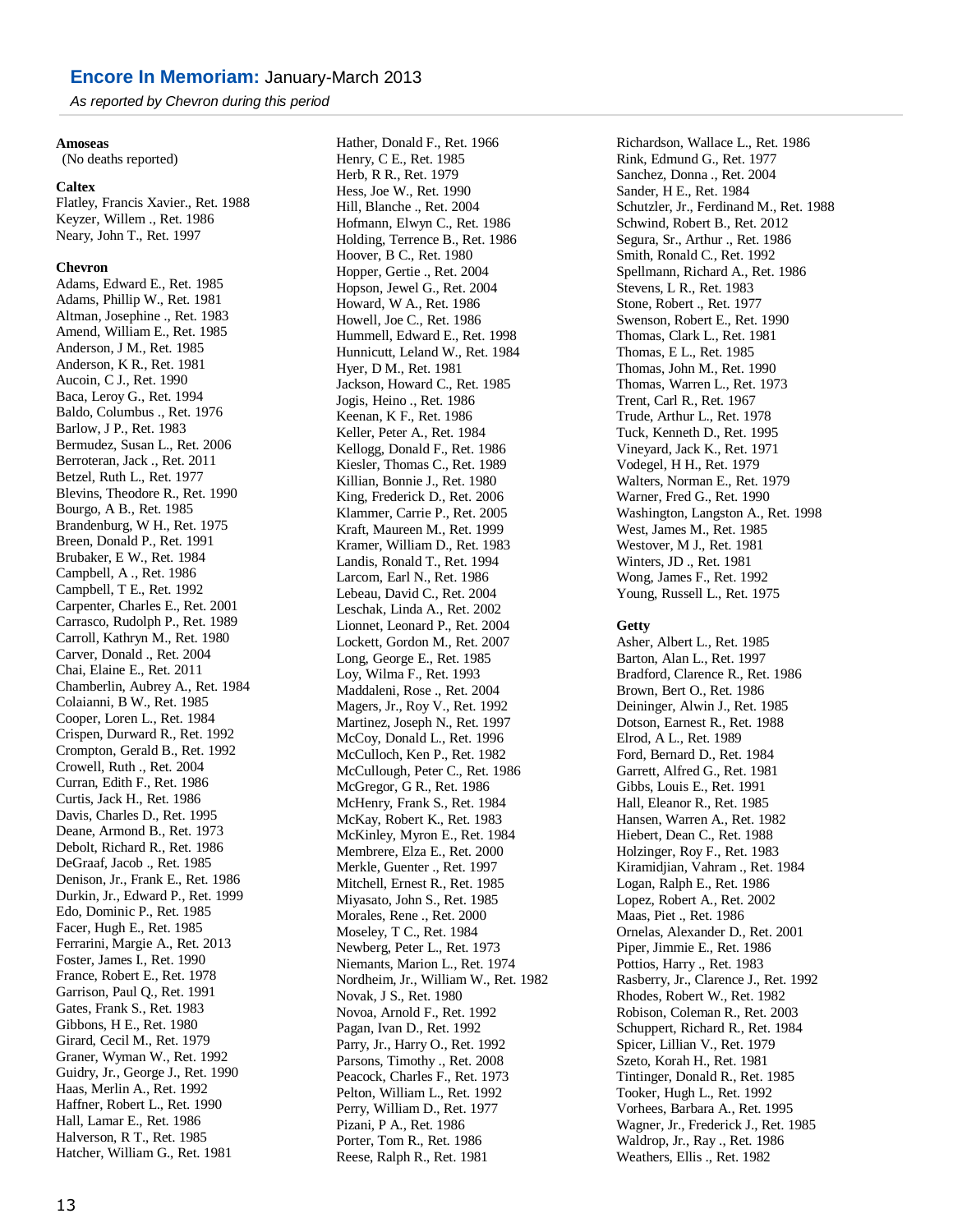Wilusz, Alfred M., Ret. 1985 Zakutansky, John ., Ret. 1985

#### **Gulf**

Adams, Otis W., Ret. 1973 Agan, Jackie B., Ret. 1992 Ayo, Lois M., Ret. 1979 Barksdale, Jr., Charles B., Ret. 1986 Barnes, Cleveland ., Ret. 1981 Barrett, Floyd L., Ret. 1986 Bennett, Orie F., Ret. 1983 Bock, Emily B., Ret. 1978 Bowles, William T., Ret. 1992 Bryant, Robert E., Ret. 1983 Carter, Jesse J., Ret. 1999 Chapman, Edward E., Ret. 1991 Charles, Raymond O., Ret. 1982 Chelko, Michael S., Ret. 1982 Clayman, Homer F., Ret. 1980 Cormican, Robert H., Ret. 1981 Delarosa, Romeo S., Ret. 1996 Denning, Jimmy ., Ret. 1983 Dolce, Sam ., Ret. 1975 Dorsey, Robert L., Ret. 1979 Downey, William P., Ret. 1985 Drinkwater, William H., Ret. 1983 Duvall, James L., Ret. 1983 Evans, Leo A., Ret. 1976 Fisher, James J., Ret. 1985 Fuller, Lawrence L., Ret. 1983 Gault, Drexel W., Ret. 1988 Grove, Duane S., Ret. 1978 Guillot, Larry J., Ret. 1992 Haber, Homer P., Ret. 1966 Hall, Harold A., Ret. 1985 Hall, Juanita B., Ret. 1983 Hamilton, Rita M., Ret. 1982 Hamm, Henry C., Ret. 1986 Heaney, Charles R., Ret. 1978 Hebert, Anthony V., Ret. 1977 Hebert, Theodore ., Ret. 1985 Herman, Gerald J., Ret. 1994 Herrin, Jr., Scott B., Ret. 1983 Holstead, Thomas R., Ret. 1981 Ingham, Thomas L., Ret. 1982 Jackson, Ross E., Ret. 1983 Jankowski, Joe ., Ret. 1978 Jensen, Patrick E., Ret. 1986 Joffrion, Oscar M., Ret. 1980 Johnston, Elwood E., Ret. 1981 Kraft, Merle W., Ret. 1980 Lampton, Madelyn A., Ret. 1981 Landy, Paul C., Ret. 1989 Lange, Kenneth G., Ret. 1983 Lemaire, Robert A., Ret. 2011 Lindsey, Willie D., Ret. 1989 Livo, George O., Ret. 1977 Londow, Joseph E., Ret. 1985 Luton, Jesse P., Ret. 1984 Marczak, Jr., Joseph S., Ret. 1986 Matte, Gervais ., Ret. 1987 Matthews, Jr., Sammy J., Ret. 1989 Mayeaux, Myron J., Ret. 2001 McGee, Robert E., Ret. 1980 McLaurin, Daniel W., Ret. 2000 McLendon, Jr., John F., Ret. 1989 Meyer, William A., Ret. 1983 Mills, Jim C., Ret. 1982 Moore, Audie ., Ret. 1976

Morris, Billie R., Ret. 1983 Mulligan, John ., Ret. 1983 Murphy, John D., Ret. 1983 Myers, Jr., Marvin E., Ret. 1983 Nice, Morrison G., Ret. 1981 Oder, Jr., Edward G., Ret. 1990 Orbin, Florence M., Ret. 1986 Outlaw, Henry H., Ret. 1981 Passmore, Robert B., Ret. 1996 Penrod, Melvin ., Ret. 1980 Perry, Robert A., Ret. 1989 Pierce, Tommy P., Ret. 1982 Pinnaro, Romeo ., Ret. 1985 Randall, Bobby L., Ret. 1987 Rathbun, Diana M., Ret. 2005 Reese, Shirley I., Ret. 1986 Rentz, Arthur M., Ret. 1983 Richmond, Earl M., Ret. 1989 Riley, Eva M., Ret. 1983 Roger, J D., Ret. 1987 Roth, Eleanor B., Ret. 1985 Rothmann, Royce C., Ret. 1983 Schwing, Robert J., Ret. 1978 Sellers, Fraude L., Ret. 1974 Singletary, Charles E., Ret. 1979 Singleton, Robert D., Ret. 1996 Skolnick, Herbert ., Ret. 1982 Smith, John L., Ret. 1983 Steele, Edward C., Ret. 1983 Stinson, Robert L., Ret. 1986 Stuart, Francis X., Ret. 1999 Stumbaugh, Edwin D., Ret. 1973 Swanson, Ernest ., Ret. 1985 Taylor, Cornelius N., Ret. 1982 Thacker, Jon M., Ret. 1983 Thomas, John E., Ret. 1981 Tobias, Samuel C., Ret. 1992 Villhauer, Edward F., Ret. 1981 Wagner, Dean P., Ret. 1983 Walker, III, John W., Ret. 2003 Wall, Billy J., Ret. 1985 Warrick, Louis J., Ret. 1984 Waxler, Allen D., Ret. 1987 Weiford, Jack S., Ret. 1985 Williams, John R., Ret. 1981 Wilson, Eugene C., Ret. 1986 Winkler, Bernadette J., Ret. 2001 Zola, Dorothy M., Ret. 1985

#### **MolyCorp**

(No deaths reported)

#### **Tenneco**

(No deaths reported)

#### **Texaco**

Abraham, O Coshy., Ret. 1995 Alexander, Marvin E., Ret. 1985 Angle, Jay B., Ret. 1990 Arceneaux, Gerald F., Ret. 1987 Askew, Buford B., Ret. 1978 Austin, Jack A., Ret. 1989 Barclay, Clyde D., Ret. 1986 Bayoun, Abdel R., Ret. 1994 Beakey, James W., Ret. 1993 Bean, William S., Ret. 1983 Beard, Laurence F., Ret. 1989 Birchett, Hugh T., Ret. 1981 Blakslee, Fred J., Ret. 1981

Blank, Cecil W., Ret. 1983 Braden, James E., Ret. 1981 Brubaker, Merle W., Ret. 1985 Burnett, Donald F., Ret. 1981 Burris, J T., Ret. 1982 Bushnell, Daniel ., Ret. 1975 Butcher, Charles P., Ret. 1987 Camerera, Nolia ., Ret. 1971 Campbell, Richard R., Ret. 1994 Campbell, George B., Ret. 1978 Caples, James L., Ret. 1989 Carmichael, James D., Ret. 1982 Catlett, Eldon R., Ret. 1993 Chanove, Jr., George H., Ret. 1994 Chatagnier, Medelton P., Ret. 1978 Coghlan, Charles A., Ret. 1975 Cooper, Hazel E., Ret. 1970 Cox, Earl B., Ret. 1994 Cramer, Harry P., Ret. 1986 Cummins, William H., Ret. 1995 Dafferner, Darvin A., Ret. 1984 Delisio, Patricia F., Ret. 1987 Dement, Melvin F., Ret. 1982 Deslatte, Wilton J., Ret. 1987 Dooty, Robert J., Ret. 1986 Dore, William J., Ret. 1981 Downs, Michael B., Ret. 1989 Doxey, Jr., John A., Ret. 1989 Ducote, Stanley J., Ret. 1982 Dupre, Timothy J., Ret. 2008 Duveau, Betty J., Ret. 1984 Elliott, Jr., John C., Ret. 1986 Ensminger, Robert A., Ret. 1977 Fitts, Charles T., Ret. 1976 Fontaine, Marc Francis., Ret. 1993 Foreman, Herbert P., Ret. 1981 Fowler, Walter A., Ret. 1979 George, LaVelle ., Ret. 1989 Gibbens, James H., Ret. 1980 Gill, Raymond J., Ret. 1985 Gill, Ruth M., Ret. 1979 Gillander, Edward R., Ret. 1989 Glass, Floyd A., Ret. 1977 Guerra, Raul R., Ret. 1981 Gutierrez, Baltazar ., Ret. 1981 Hamilton, William F., Ret. 1972 Hammer, Edward O., Ret. 1984 Harrelson, Buck D., Ret. 1989 Hebert, Malcolm J., Ret. 1995 Hebert, Jr., Henry W., Ret. 1983 Henry, Dean R., Ret. 1986 Hoofnagle, Willard M., Ret. 1987 Hoskin, Richard R., Ret. 1999 Hynes, Desmond J., Ret. 1987 Jackson, Dean C., Ret. 1997 Jacobs, Andrew ., Ret. 1975 Jensenius, Donald K., Ret. 1979 Johnson, Marilyn M., Ret. 1987 Johnson, John E., Ret. 2002 Johnson, Jr., William E., Ret. 1985 Kantor, Reva ., Ret. 1977 Kazlauskas, Jr., Charles F., Ret. 1989 Ko, Lily K., Ret. 1982 Kreuz, Kenneth L., Ret. 1986 Krisher, Wayne H., Ret. 1986 Leblanc, Morris J., Ret. 1987 Leboeuf, Carl J., Ret. 1990 Lopez, Merlin J., Ret. 1984 Louviere, Melvin G., Ret. 1997